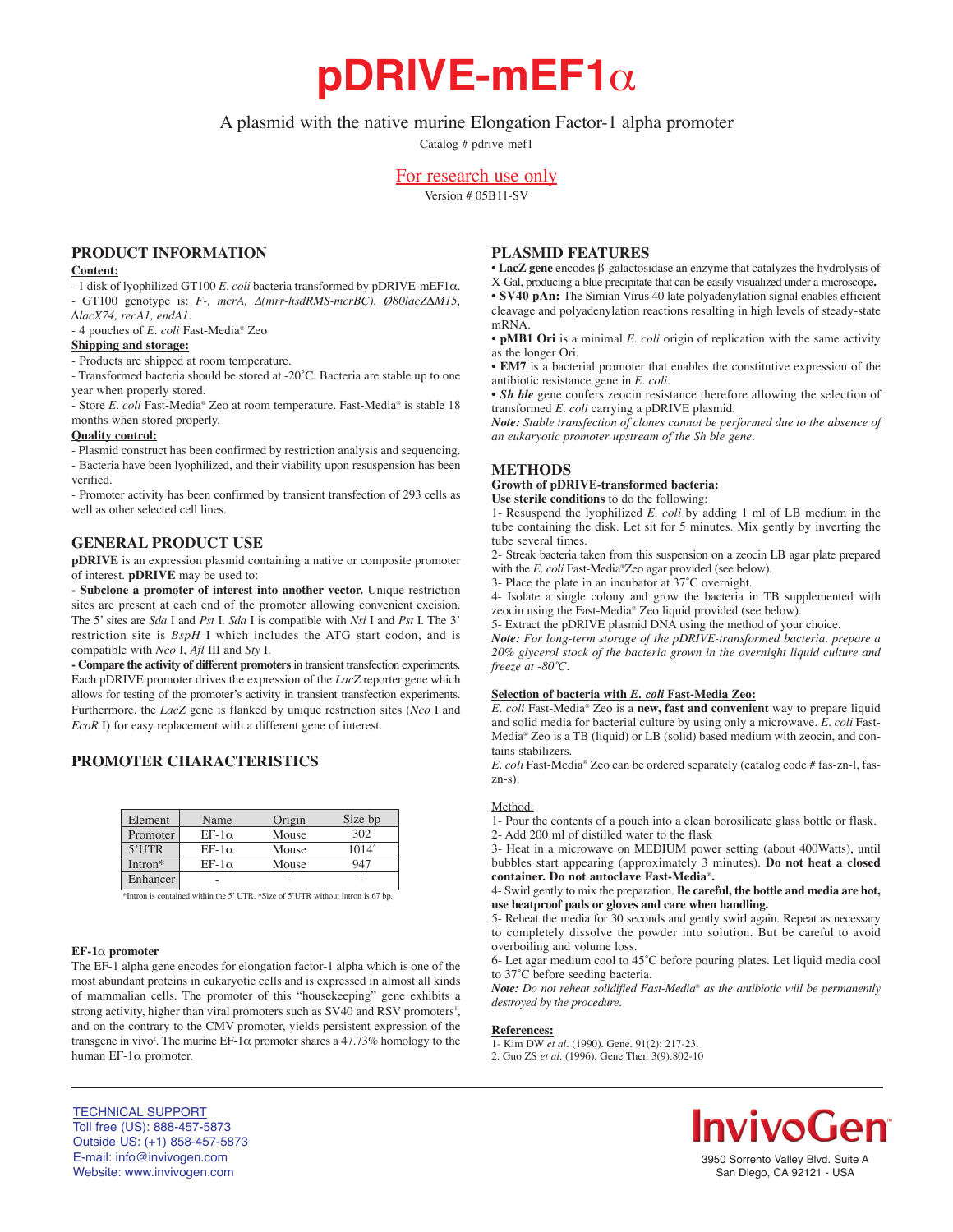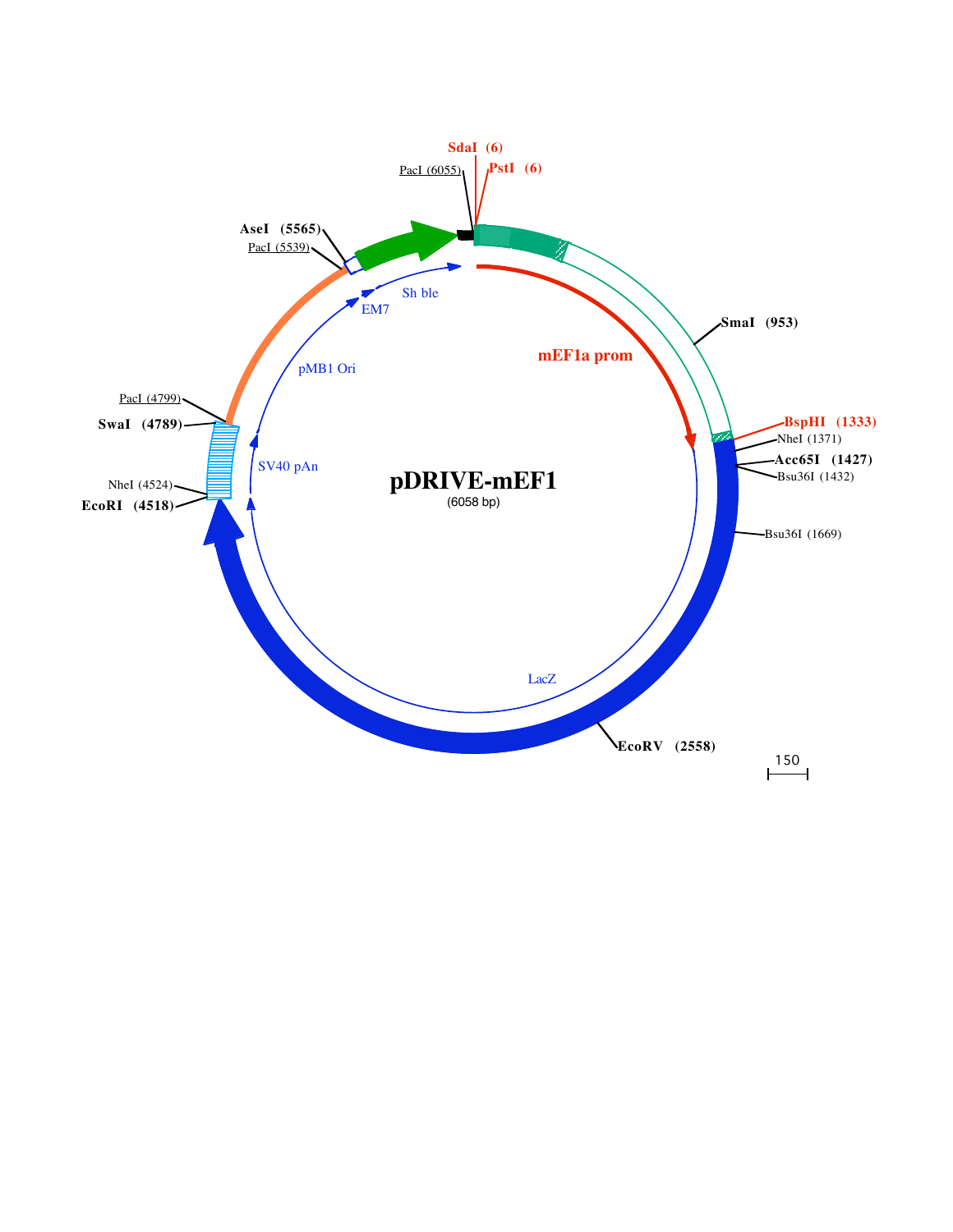**SdaI (6) PstI (6)**

| 1 CCTGCAGGGCCCACTAGTGGAGCCGAGAGTAATTCATACAAAAGGAGGGATCGCCTTCGCAAGGGGAGAGCCCAGGGACCGTCCCTAAATTCTCACAGAC                                                                                                                                                                                                                                                                                                                                                                                                                                                                                                                                                                                                                                                                                                                                                                                                                                                                                                                                                                                                                                                                                                                                                                                                                                                                                                                                                                                                                                                                                                                                                                                                                                                                                                                                                                                                                       |
|------------------------------------------------------------------------------------------------------------------------------------------------------------------------------------------------------------------------------------------------------------------------------------------------------------------------------------------------------------------------------------------------------------------------------------------------------------------------------------------------------------------------------------------------------------------------------------------------------------------------------------------------------------------------------------------------------------------------------------------------------------------------------------------------------------------------------------------------------------------------------------------------------------------------------------------------------------------------------------------------------------------------------------------------------------------------------------------------------------------------------------------------------------------------------------------------------------------------------------------------------------------------------------------------------------------------------------------------------------------------------------------------------------------------------------------------------------------------------------------------------------------------------------------------------------------------------------------------------------------------------------------------------------------------------------------------------------------------------------------------------------------------------------------------------------------------------------------------------------------------------------------------------------------------------|
| 101 CCAAATCCCTGTAGCCGCCCCACGACAGCGCGAGGAGCATGCGCTCAGGGCTGAGCGCGGGGAGAGCAGAGCACAAGCTCATAGACCCTGGTCGTGGG                                                                                                                                                                                                                                                                                                                                                                                                                                                                                                                                                                                                                                                                                                                                                                                                                                                                                                                                                                                                                                                                                                                                                                                                                                                                                                                                                                                                                                                                                                                                                                                                                                                                                                                                                                                                                       |
|                                                                                                                                                                                                                                                                                                                                                                                                                                                                                                                                                                                                                                                                                                                                                                                                                                                                                                                                                                                                                                                                                                                                                                                                                                                                                                                                                                                                                                                                                                                                                                                                                                                                                                                                                                                                                                                                                                                              |
| 301 GGCAGTCGCCTTGGACGTTCTTTTTCGCAACGGGTTTGCCGTCAGAACGCAGgtgagggggggggtgtggcttccgcggggccgacgagctggaggtcctgc                                                                                                                                                                                                                                                                                                                                                                                                                                                                                                                                                                                                                                                                                                                                                                                                                                                                                                                                                                                                                                                                                                                                                                                                                                                                                                                                                                                                                                                                                                                                                                                                                                                                                                                                                                                                                   |
|                                                                                                                                                                                                                                                                                                                                                                                                                                                                                                                                                                                                                                                                                                                                                                                                                                                                                                                                                                                                                                                                                                                                                                                                                                                                                                                                                                                                                                                                                                                                                                                                                                                                                                                                                                                                                                                                                                                              |
|                                                                                                                                                                                                                                                                                                                                                                                                                                                                                                                                                                                                                                                                                                                                                                                                                                                                                                                                                                                                                                                                                                                                                                                                                                                                                                                                                                                                                                                                                                                                                                                                                                                                                                                                                                                                                                                                                                                              |
| 601 tgttgttgttgccctgctgccttcgattgccgttcagcaataggggctaacaaagggaggtgcggggcttgctcgcccggagcccggagaggtcatggt                                                                                                                                                                                                                                                                                                                                                                                                                                                                                                                                                                                                                                                                                                                                                                                                                                                                                                                                                                                                                                                                                                                                                                                                                                                                                                                                                                                                                                                                                                                                                                                                                                                                                                                                                                                                                      |
|                                                                                                                                                                                                                                                                                                                                                                                                                                                                                                                                                                                                                                                                                                                                                                                                                                                                                                                                                                                                                                                                                                                                                                                                                                                                                                                                                                                                                                                                                                                                                                                                                                                                                                                                                                                                                                                                                                                              |
| 801 gaagcaaccaggctggggttagcgtgccgaggccatgtggccccagcacccggcacgatctggcttggcggcgccgcgttgccctgcctccctaactagg                                                                                                                                                                                                                                                                                                                                                                                                                                                                                                                                                                                                                                                                                                                                                                                                                                                                                                                                                                                                                                                                                                                                                                                                                                                                                                                                                                                                                                                                                                                                                                                                                                                                                                                                                                                                                     |
| SmaI (953)<br>901 gtgaggccatcccgtccggcaccagttgcgtgcgtggaaagatggccgctcccgggccctgttgcaaggagctcaaaatggaggacgcggcagcccggtg                                                                                                                                                                                                                                                                                                                                                                                                                                                                                                                                                                                                                                                                                                                                                                                                                                                                                                                                                                                                                                                                                                                                                                                                                                                                                                                                                                                                                                                                                                                                                                                                                                                                                                                                                                                                       |
| ${\bf 1001}$ gagcgggcgggtgagtcacccacacaaaggaagagggcctggtccctcaccggctgcttcctgtgaccccgtggtcctatcggccgcaatagtcacc                                                                                                                                                                                                                                                                                                                                                                                                                                                                                                                                                                                                                                                                                                                                                                                                                                                                                                                                                                                                                                                                                                                                                                                                                                                                                                                                                                                                                                                                                                                                                                                                                                                                                                                                                                                                               |
|                                                                                                                                                                                                                                                                                                                                                                                                                                                                                                                                                                                                                                                                                                                                                                                                                                                                                                                                                                                                                                                                                                                                                                                                                                                                                                                                                                                                                                                                                                                                                                                                                                                                                                                                                                                                                                                                                                                              |
| $1201$ cgctggaagtcatttttggaatttgtccccttgagttttgagcggagctaattctcgggcttcttagcggttcaaaggtatcttttaaacccttttttag                                                                                                                                                                                                                                                                                                                                                                                                                                                                                                                                                                                                                                                                                                                                                                                                                                                                                                                                                                                                                                                                                                                                                                                                                                                                                                                                                                                                                                                                                                                                                                                                                                                                                                                                                                                                                  |
| <b>BspHI</b> (1333)<br>NheI (1371)<br>1301 GTGTTGTGAAAACCACCGCTAATTCAAAGCAATCATGAGCGGTTCTCATCATCATCATCATCATGGTATGGCTAGCATGACTGGTGGACAGCAAATGGGT<br>— LE→ MetSer GIySer His His His His His His His GIyMet A Ia Ser Met Thr GIyGIyGIn GIn Met GIy<br>Bsu36I (1432)                                                                                                                                                                                                                                                                                                                                                                                                                                                                                                                                                                                                                                                                                                                                                                                                                                                                                                                                                                                                                                                                                                                                                                                                                                                                                                                                                                                                                                                                                                                                                                                                                                                            |
| 1401 CGGGATCTGTACGACGATGACGATAAGGTACCTAAGGATCAGCTTGGAGTTGATCCCGTCGTTTTACAACGTCGTGACTGGGAAAACCCTGGCGTTACCC<br>23 ArgAspLeuTyrAspAspAspAspLysValProLysAspGInLeuGIyValAspProValValLeuGInArgArgAspTrpGIuAsnProGIyValThrG<br>1501 AACTTAATCGCCTTGCAGCACATCCCCCTTTCGCCAGCTGGCGTAATAGCGAAGAGGCCCGCACCGATCGCCCTTCCCAACAGTTGCGCAGCCTGAATGG<br>56   InLeuAsnArgLeuAI aAI aHi sProProPheAI aSer TrpArgAsnSer GI uGI uAI aArgThrAspArgProSer GI nGI nLeuArgSer LeuAsnGI<br>Bsu36I (1669)<br>89▶ yGI uTrpArgPheAI aTrpPheP roAI aP roGI uAI aVaI P roGI uSer TrpLeuGI uCysAspLeuP roGI uAI aAspThr VaI VaI VaI P roSerAsn<br>1701 TGGCAGATGCACGGTTACGATGCGCCCATCTACACCAACGTAACCTATCCCATTACGGTCAATCCGCCGTTTGTTCCCACGGAGAATCCGACGGGTTGTT<br>123▶ TrpGI nMetHisGI yTyrAspAI aProII eTyrThrAsnVaI Thr TyrProII eThr VaIAsnProProPheVaIProThrGI uAsnProThrGI yCysT<br>1801 ACTCGCTCACATTTAATGTTGATGAAAGCTGGCTACAGGAAGGCCAGACGCGAATTATTTTTGATGGCGTTAACTCGGCGTTTCATCTGTGGTGCAACGG<br>156 <sup>b</sup> y r Ser LeuThr PheAsnVal AspGl uSer TrpLeuGl nGl uGl yGl nThr ArgllellePheAspGl yVal AsnSer AlaPheHisLeuTrpCysAsnGl<br>1901 GCGCTGGGTCGGTTACGGCCAGGACAGTCGTTTGCCGTCTGAATTTGACCTGAGCGCATTTTTACGCGCCGGAGAAAACCGCCTCGCGGTGATGGTGCTG<br>189) yArgTrpVaIGIyTyrGIyGInAspSerArgLeuProSerGIuPheAspLeuSerAIaPheLeuArgAIaGIyGIuAsnArgLeuAIaVaIMetVaILeu<br>2001 CGTTGGAGTGACGGCAGTTATCTGGAAGATCAGGATATGTGGCGGATGAGCGGCATTTTCCGTGACGTCTCGTTGCTGCATAAACCGACTACACAAATCA<br>223 ArgTrpSerAspGIySerTyrLeuGIuAspGInAspMetTrpArgMetSerGIyIlePheArgAspVaISerLeuLeuHisLysProThrThrGInIleS<br>256 er AspPheHisVal Al aThr ArgPheAsnAspAspPheSer ArgAl aVal LeuGluAl aGluVal GlnMetCysGlyGluLeuArgAspTyrLeuArgVa<br>2201 AACAGTTTCTTTATGGCAGGGTGAAACGCAGGTCGCCAGCGGCACCGCGCCTTTCGGCGGTGAAATTATCGATGAGCGTGGTGGTTATGCCGATCGCGTC<br>289ÞIThr Val Ser LeuTrpGI nGI yGI uThr GI nVaIAI aSer GI yThr AI aP roPheGI yGI yGI uIIeII eAspGI uArgGI yGI yTyrAI aAspArgVaI |
| 2301 ACACTACGTCTGAACGTCGAAAACCCGAAACTGTGGAGCGCCGAAATCCCGAATCTCTATCGTGCGGTGGTTGAACTGCACACCGCCGACGGCACGCTGA<br>323▶ Thr LeuArgLeuAsnVal GluAsnProLysLeuTrpSer Al aGlul leProAsnLeuTyrArgAl aVal Val GluLeuHisThr AlaAspGlyThr Leul<br>2401 TTGAAGCAGAAGCCTGCGATGTCGGTTTCCGCGAGGTGCGGATTGAAAATGGTCTGCTGCTGCTGAACGGCAAGCCGTTGCTGATTCGAGGCGTTAACCG<br>356 LeGI uAI aGI uAI aCysAspVaI GI yPheArgGI uVaIArgIIeGI uAsnGI yLeuLeuLeuLeuAsnGI yLysProLeuLeuIIeArgGI yVaIAsnAr<br>EcoRV (2558)<br>2501 TCACGAGCATCATCCTCTGCATGGTCAGGTCATGGATGAGCAGACGATGGTGCAGGATATCCTGCTGATGAAGCAGAACAACTTTAACGCCGTGCGCTGT<br>389 gHisGluHisHisProLeuHisGlyGlnValMetAspGluGlnThrMetValGlnAspIleLeuLeuMetLysGlnAsnAsnPheAsnAlaValArgCys<br>2601 TCGCATTATCCGAACCATCCGCTGTGGTACACGCTGTGCGACCGCTACGGCCTGTATGTGGTGGATGAAGCCAATATTGAAACCCACGGCATGGTGCCAA<br>423▶ Ser HisTyrProAsnHisProLeuTrpTyrThr LeuCysAspArgTyrGIyLeuTyrVaIVaIAspGIuAIaAsnIIeGIuThr HisGIyMetVaIProM                                                                                                                                                                                                                                                                                                                                                                                                                                                                                                                                                                                                                                                                                                                                                                                                                                                                                                                                                                                   |
| 2701 TGAATCGTCTGACCGATGATCCGCGCTGGCTACCGGCGATGAGCGAACGCGTAACGCGAATGGTGCAGCGCGATCGTAATCACCCGAGTGTGATCATCTG<br>456 et AsnArgLeuThrAspAspProArgTrpLeuProAlaMetSerGluArgValThrArgMetValGlnArgAspArgAsnHisProSerValllelleTr<br>489) pSer LeuGl yAsnGl uSer Gl yHi sGl yAl aAsnHi sAspAl aLeuTyrArgTrpIIeLysSer ValAspProSerArgProValGl nTyrGl uGl yGl y<br>523 GIyAlaAspThr Thr Ala Thr AspIleIIeCysProMet TyrAlaArgValAspGIuAspGInProPheProAlaVaIProLysTrpSerIIeLysLysT<br>3001 GGCTTTCGCTACCTGGAGAGACGCGCCCGCTGATCCTTTGCGAATACGCCCACGCGATGGGTAACAGTCTTGGCGGTTTCGCTAAATACTGGCAGGCGTT<br>556) r pLeuSer LeuP roGl yGl uThr ArgP roLeu IIeLeuCysGl uTyrAl aHisAl aMetGl yAsnSer LeuGl yGl yPheAl aLysTyrTrpGl nAl aPh<br>3101 TCGTCAGTATCCCCGTTTACAGGGCGGCTTCGTCTGGGACTGGGTGGATCAGTCGCTGATTAAATATGATGAAAACGGCAACCCGTGGTCGGCTTACGGC<br>589) eArgGInTyrProArgLeuGInGIyGIyPheVaITrpAspTrpVaIAspGInSerLeuIIeLysTyrAspGIuAsnGIyAsnProTrpSerAIaTyrGIy<br>3201 GGTGATTTTGGCGATACGCCGAACGATCGCCAGTTCTGTATGAACGGTCTGGTCTTTGCCGACCGCACGCCGCATCCAGCGCTGACGGAAGCAAAACACC<br>623 GI yAspPheGI yAspThr ProAsnAspArgGI nPheCysMetAsnGI yLeuVaI PheAI aAspArgThr ProHi sProAI aLeuThr GI uAI aLysHi sG<br>3301 AGCAGCAGTTTTTTCCAGTTCCGTTTATCCGGGCAAACCATCGAAGTGACCAGCGAATACCTGTTCCGTCATAGCGATAACGAGCTCCTGCACTGGATGGT<br>656 InGInGInPhePheGInPheArgLeuSerGIyGInThr IIeGIuValThr SerGIuTyrLeuPheArgHisSerAspAsnGIuLeuLeuHisTrpMetVa<br>689 HalaLeuAspGI yLysProLeuAI aSer GI yGI uVaIProLeuAspVaIAI aProGI nGI yLysGI nLeuII eGI uLeuProGI uLeuProGI nProGI u                                                                                                                                                                                                                                                                                                                                                                                       |